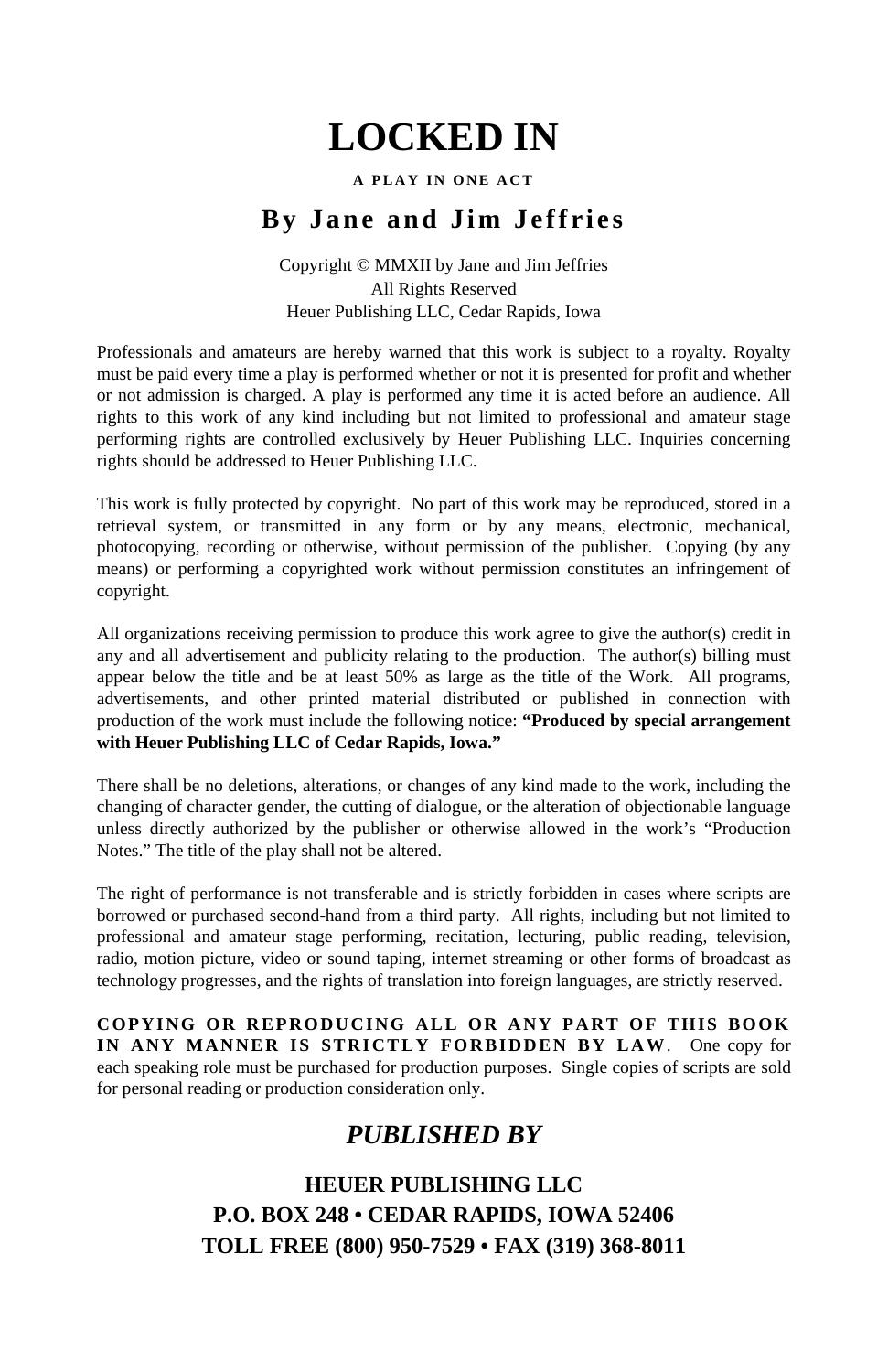# **LOCKED IN By Jane and Jim Jeffries**

**SYNOPSIS:** Grace has Locked-In Syndrome, in which a person is completely unable to move but can still hear and understand everything around her. Her life is revealed in flashbacks as her husband and her father debate whether or not to end life-support.

| debate whether or not to end life-support.                                |
|---------------------------------------------------------------------------|
| <b>CAST OF CHARACTERS</b>                                                 |
| (3 MEN, 3 WOMEN, 1 EITHER GENDER)                                         |
|                                                                           |
|                                                                           |
| to the girl on the bed (Grace II).                                        |
| $(107$ lines)                                                             |
|                                                                           |
| DR. BOATMAN (m/f)Grace's doctor. (32 lines)                               |
| Grace's husband. (76 lines)                                               |
| Enthusiastic swing dancer. (14 lines)                                     |
| Enthusiastic swing dancer. (13 lines)                                     |
| JOHN TANTES (m)  Grace's father. (69 lines)                               |
| GRACE II (PATIENT IN BED/f)Identical to Grace (Non-speaking role)         |
|                                                                           |
| <b>SETTING:</b> Private hospital room.                                    |
|                                                                           |
| PRODUCTION HISTORY:                                                       |
| Locked In was first performed at the Wisconsin High School Forensics      |
| Association's One-Act Competition at the District and Sectional levels in |
| 2011.                                                                     |

# **PRODUCTION HISTORY:**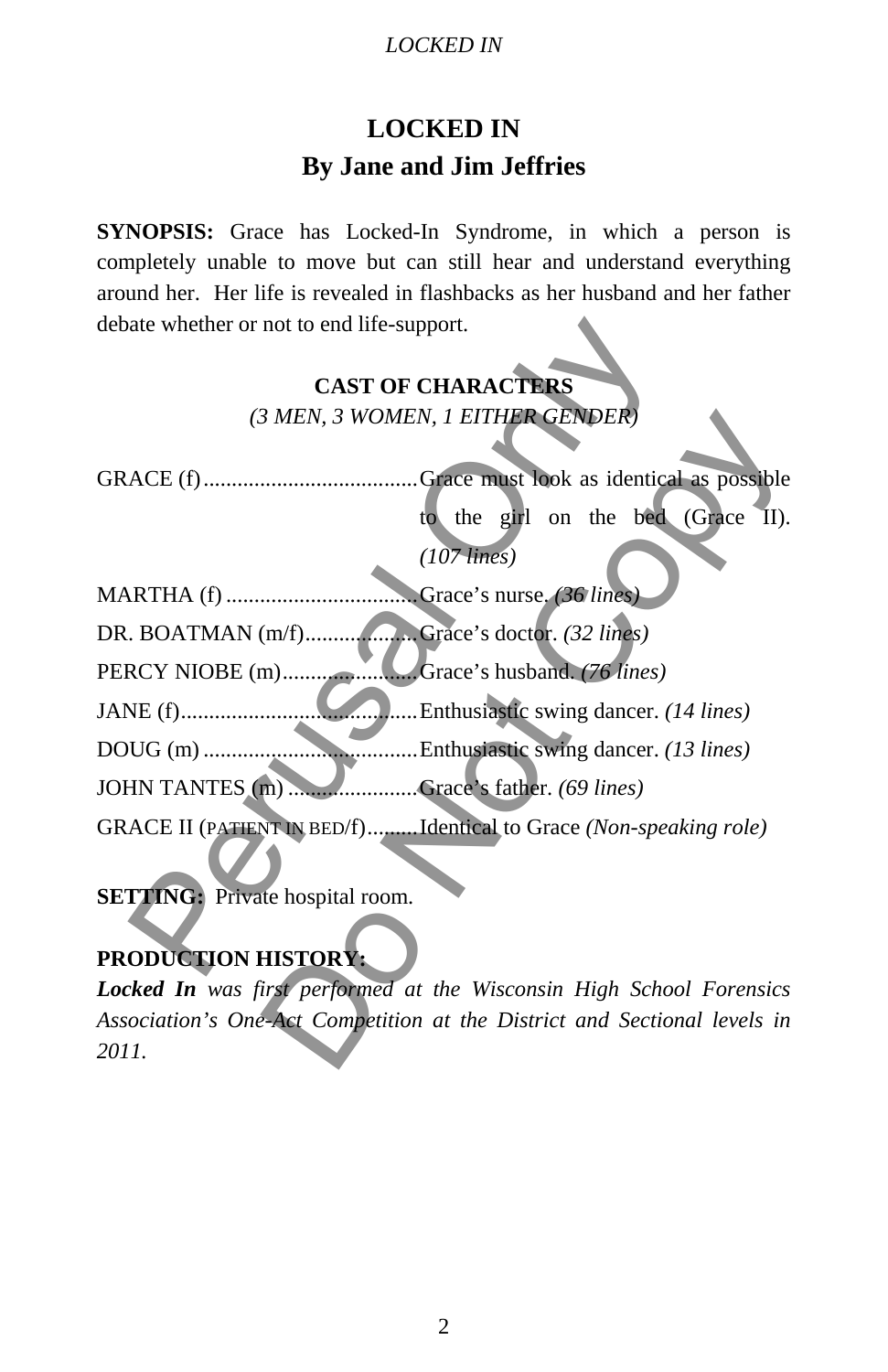#### *BY JANE AND JIM JEFFRIES*

#### **LOCKED-IN SYNDROME**

According to the National Institute of Neurological Disorders and Strokes, (http://www.ninds.nih.gov/disorders/lockedinsyndrome/lockedinsyndrome.ht m) Locked-In Syndrome patients lose control of all voluntary muscles except for some eye movement. In Complete Locked-In Syndrome, the patient cannot even move his/her eyes. The patient is aware of everything that occurs around him/her and can feel excruciating pain due to the awkward body positions from which he/she is helpless to extricate him/herself. There is no treatment for Locked-In Syndrome, and recovery is very, very rare.

People with Locked-In Syndrome can sometimes communicate with eye movements. A French journalist and victim of Locked-In Syndrome named Jean-Dominique Bauby dictated a book entirely through eye movements. This book, *The Diving Bell and the Butterfly*, is an excellent source for understanding both the suffering and victories that these patients can experience. The two matter which the simulation of the state of the blame.<br>The content and the simulation of the state of the state of the state of the state of the state of the state of<br>the visitions from which he/she is helpless to Escala Hisynarome, and Conserver to 1937, 1933 Max.<br>
Red-In Syndrome can sometimes communicate with eye<br>
rench journalist and victim of Locked-In Syndrome named<br>
Bauby dictated a book entirely through eye movements.<br>
Divin



*Special thanks to Sue Dahl and Hudson High School's one-act drama group of 2011. To God be the glory; to us be the blame.*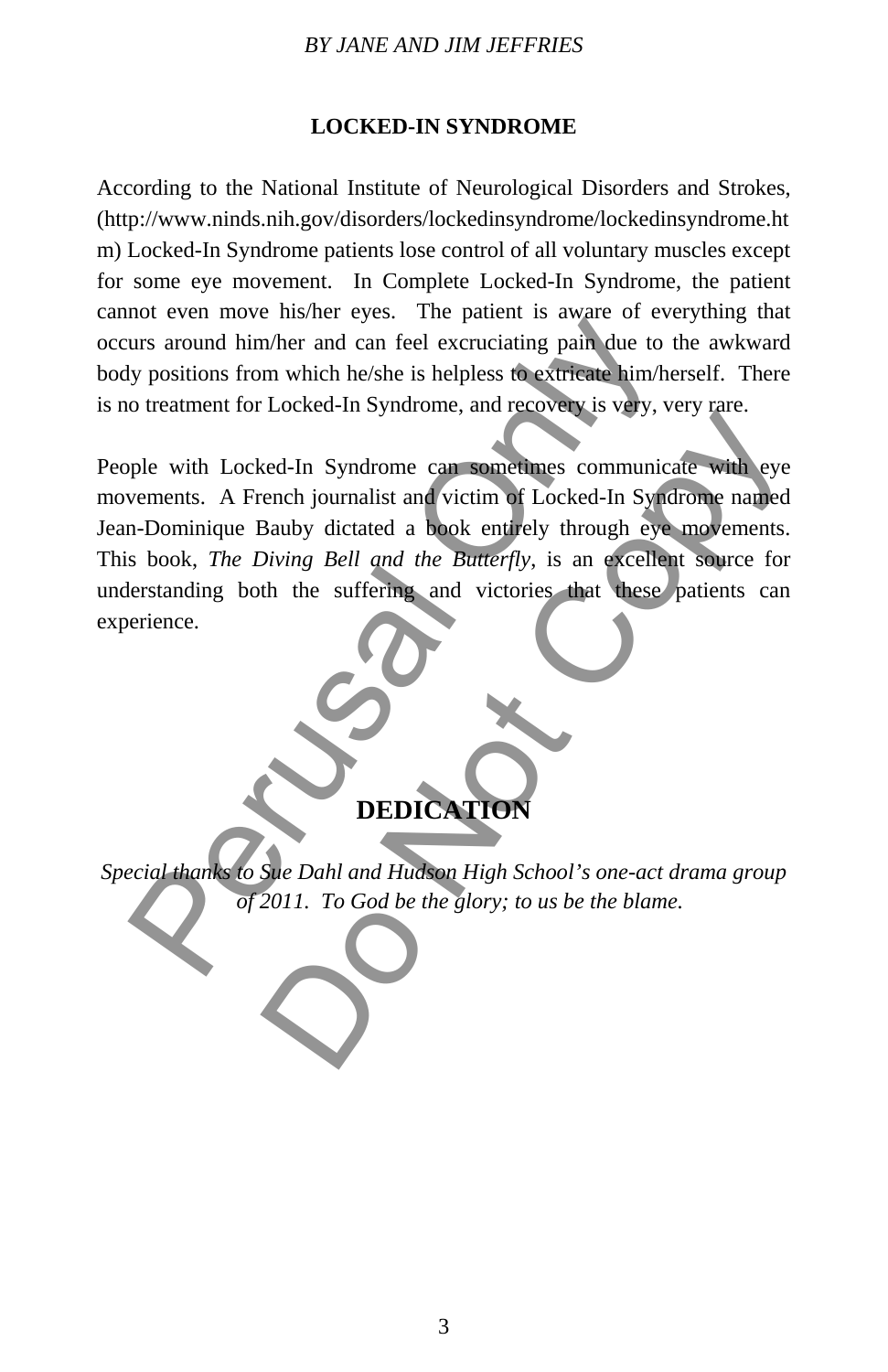# *AT RISE:*

*Hospital bed is center stage left with GRACE II in it. She has an I.V.*  bag connected to her. The bed is angled with the foot toward *downstage center and head toward upstage left. Life support machines are upstage, mostly concealed by the hospital bed. Chairs are to the left and right of the bed. A nightstand is near the bed with a copy of the Wall Street Journal and a vase with flowers. A trash can is next to the nightstand. GRACE sits on the downstage side of the bed. The stage is dark as GRACE speaks.*

**GRACE:** Once upon a time, in a land far away lived a dancer. Every morning, she would take her sheep to the meadow and dance among the wild flowers. For the *nightstand.* GRACE sits on the downstage<br>thext to the nightstand. GRACE sits on the downstage<br>d. The stage is dark as GRACE speaks.<br>ACE: Once upon a time, in a land far away lived a dar<br>morning, she would take her upon a time, in a land far away lived a dancer. Every<br>
it would take her sheep to the meadow and dance<br>
id flowers.<br>
the background sound of a respirator. Lights up. A<br>
is steadily beating along with the slight hiss of the

*Audience hears the background sound of a respirator. Lights up. A heart monitor is steadily beating along with the slight hiss of the respirator. Enter MARTHA.*

**MARTHA:** Good morning, Grace.

*Checks the patient in bed.*

**GRACE:** Good morning, Martha. **MARTHA:** How are you doing today, Grace?

*She starts checking various machines and IV's during her entire dialogue.*

**GRACE:** Pretty much the same as yesterday, Martha.

- **MARTHA:** Well, I had "the talk" with Mike yesterday after work, like I said I was going to. Mary was already asleep when I got home. I didn't want to wake her just to tell her a bedtime story.
- **GRACE:** You should have.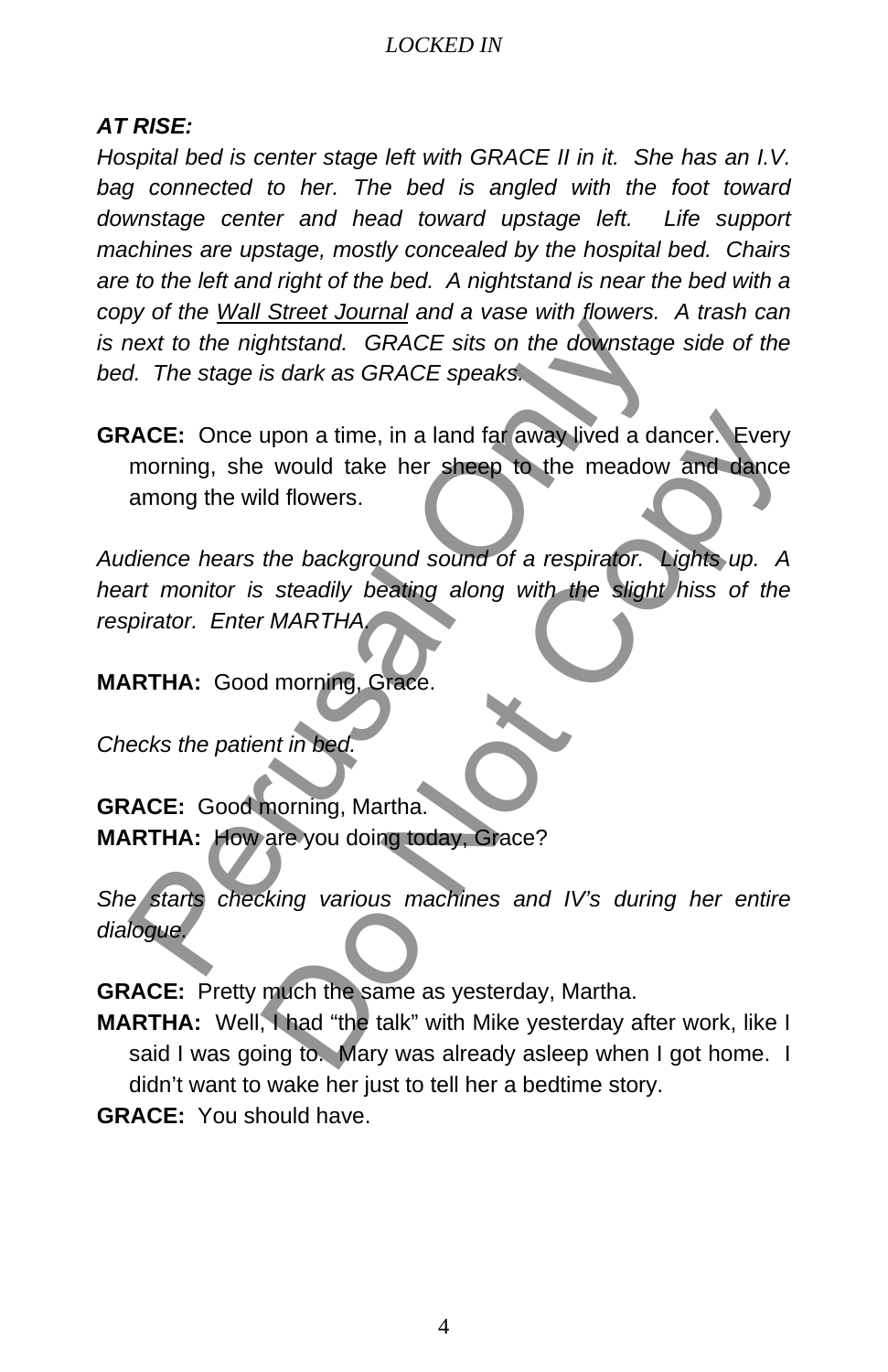- **MARTHA:** So Mike and I grabbed a couple of beers and sat out on the steps. I told him, "We need to talk." He said, "'We need to talk' are the four most dreaded words in the English language." We didn't— *(She is interrupted by the entrance of DR. BOATMAN from stage right.)* Dr. Boatman. Making the rounds early?
- **BOATMAN:** I wanted an early start so that I'd be late later. If that makes sense. Who are you talking to?

**GRACE:** Me.

**MARTHA:** Grace.

**BOATMAN:** Grace?

**MARTHA:** Mrs. Niobe, the patient.

**BOATMAN:** *(Goes over and checks the body on the bed.)* She hasn't been responsive for months. You're wasting your breath. **MARTHA:** I don't think— Macrosofton: Media Control of the particle of the CRI ARTHA: Grace:<br>
ACE: Me.<br>
ATMAN: Grace?<br>
ATMAN: (Goes over and checks the body on the<br>
hasn't been responsive for months. You're wasting you<br>
RTHA: I don't think—<br>
ATMAN Niobe, the patient.<br>
Niobe, the patient.<br>
Niobe, the patient.<br>
Soes over and checks the body on the bed.) She<br>
esponsive for months. You're wasting your breath.<br>
I't think—<br>
iee the bed sores have healed up That nurse who<br>

**BOATMAN:** I see the bed sores have healed up. That nurse who had your shift for a while, what was her name?

**GRACE:** Callous Carter.

- **MARTHA:** Kelly Carter. She's been reassigned.
- **BOATMAN:** Someplace with a little more supervision, I hope.
- **MARTHA:** She's just a little burned out. It happens to all of us.

**BOATMAN:** It wouldn't happen if you were more clinical.

**MARTHA:** Yes, doctor.

- **BOATMAN:** Replace her feeding tube today and up her calorie count. She's losing some weight.
- **MARTHA:** Yes, doctor.
- **BOATMAN:** I'm off. I've got to check the quadriplegic in 1502, and the other coma in 1513—

**MARTHA:** They've got names.

**BOATMAN:** Right. I also have some GI rounds. Don't take too long in here.

**MARTHA:** But—

- **BOATMAN:** You've got a lot of patients to cover. Get in and get out. Efficient. Fast. Clinical.
- **GRACE:** You forgot "cold."
- **BOATMAN:** Don't forget the important meeting we have today with Mr. Niobe and Mr. Tante. I want you there.
- **GRACE:** What meeting?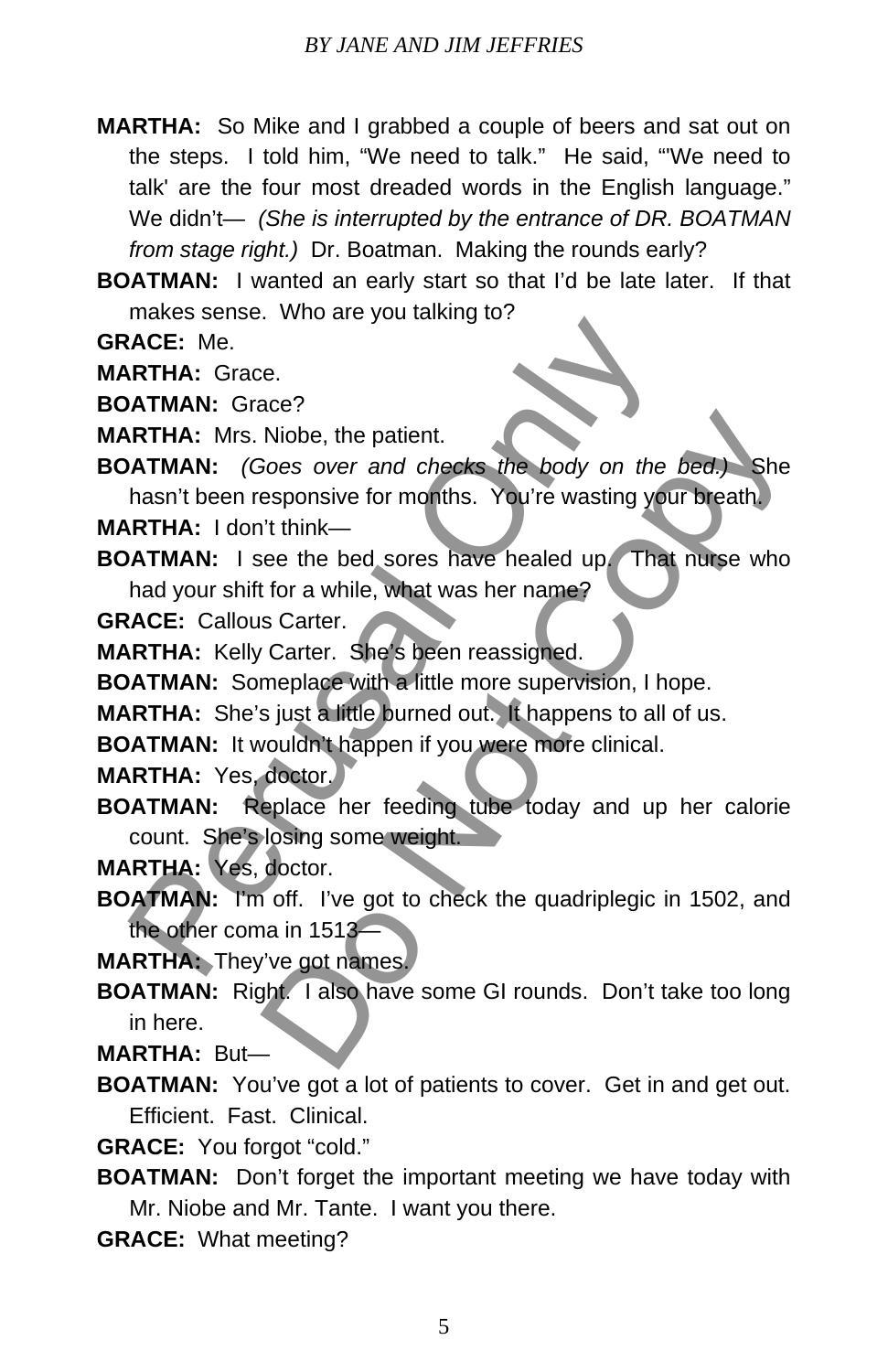**MARTHA:** How could I forget? **BOATMAN:** I'll see you then. **MARTHA:** Yes, doctor.

*BOATMAN exits.*

- **GRACE:** What meeting, Martha?
- **MARTHA:** *(Stares at the body as she soothes down the sheets.)* Oh, Grace.

**GRACE:** What? What is it?

- **MARTHA:** I've got other patients. *(Growing bitter.)* I have to get in and get out. Efficient. Fast. *(Draws herself up resolutely.)* Clinical. *(She exits.)*
- **GRACE:** *(Sighs.)* So. What shall I do today? Watch TV? Read a book? Nah. I know. I'll listen to my respirator. There's hours of excitement. *(Listens to respirator for a while. Enough for the audience to feel a bit uncomfortable. Then she says in her best Darth Vader voice.)* Luke, I am your father! *(Sighs. Becomes melancholy.)* Once upon a time, in a land far away lived a dancer. *(PERCY enters.)* Percy! *(GRACE jumps out of the chair and races over to PERCY. She cannot touch him.)* PERCY: Good morning, Grace. **EXECT:** Wat incoming, interioring the body as she soothes down to Oh, Grace.<br> **ARTHA:** (*Stares at the body as she soothes down to* Oh, Grace.<br> **ACE:** What? What is it?<br> **ARTHA:** I've got other patients. (*Growing bitter.* or other patients. (Growing bitter.) I have to get in<br>Efficient. Fast. (Draws herself up resolutely.) Clinical.<br>S.) So. What shall I do today? Watch TV? Read a<br>I know. I'll listen to my respirator. There's hours of<br>(Listen

*He sits on the bed, facing the audience.*

- **GRACE:** *(Moves around the bed to sit down next to PERCY.)* Oh, Percy, I'm so glad you're here. How are you? *(Beat.)* Percy. Talk to me. Please!
- PERCY: I went to a dance recital. Katie was dancing. I promised John I would go. It was fun. Katie even did some swing dancing. *(Pause.)* Remember the Moose Lodge? You remember Jane? Jane dragged me there for the lessons. And you were with, what was his name?
- **GRACE:** Doug. Or Duggie when I wanted to irritate him.
- **PERCY:** I thought I was a bad dancer. But then I met you . . .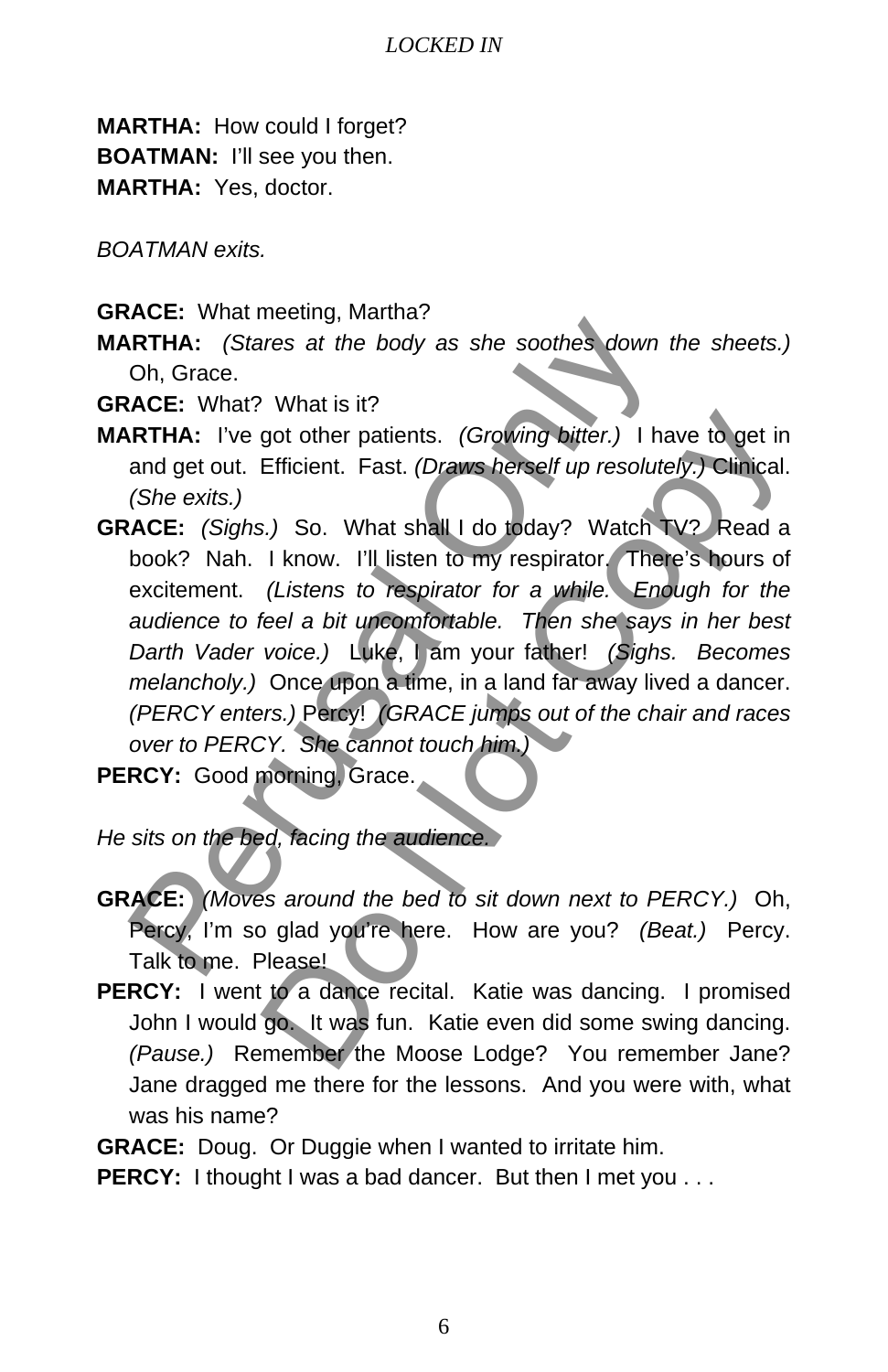*Lights fade to half. Swing dance music without words begins to play in background. JANE and DOUG enter. PERCY and GRACE cross downstage. Lights up to half on downstage left as JANE begins to dance with PERCY; DOUG begins to dance with GRACE. PERCY steps on JANE'S foot, and she stops in frustration.*

**JANE:** *(Demonstrates in a swing beat.)* Percy, it's one, two, onetwo.

**PERCY:** *(Tries to imitate.)* One, two, one, two.

**JANE:** No, no. One, two, one-two.

**PERCY:** I don't see the difference. You are using a basic binary system—

**JANE:** It's music, not math.

**PERCY:** Music *is* math.

- **JANE:** I had to date a math major.
- **PERCY:** Can't we just dance the way we've always danced? *(Grabs JANE close for a slow dance.)* One, two, one… *(Dramatic pause, then dips JANE. Impressed with his whole machismo.)* …two.
- **JANE:** *(From dipped position.)* One, this is swing music, not slow dance music. Two, I'm tired of constantly just shuffling around the dance floor. And three, sometimes a girl just doesn't want a dip. Net: (Tries to imitate.) One, two, one, two chief two<br>two.<br>
Net: No, no. One, two, one-two.<br>
NE: No, no. One, two, one-two.<br>
NE: No, no. One, two, one-two.<br>
RCY: I don't see the difference. You are using a b<br>
system—<br>
NE: be the difference. You are using a basic binary<br>
c, not math.<br>
is math.<br>
is math.<br>
is math major.<br>
we just dance the way we've always danced? (Grabs<br>
or a slow dance.) One, two, one... (Dramatic pause,<br>
NE. Impressed with
- **PERCY:** Oh. *(Lifts JANE up and attempts swing dancing again.)* One, two, three—
- **JANE:** Three? Argh!

*The focus shifts to DOUG and GRACE as they continue to struggle.*

**DOUG:** I saw this video—

**GRACE:** Do you realize how many disasters have started with those words?

**DOUG:** Where's your sense of adventure?

**GRACE:** I left it at the emergency room at St. Mary's.

**DOUG:** Killjoy. I saw this video on swing dancing.

**GRACE:** Convenient.

**DOUG:** And here's what I'm going to do. I'm going to swing you up—

**GRACE:** I don't—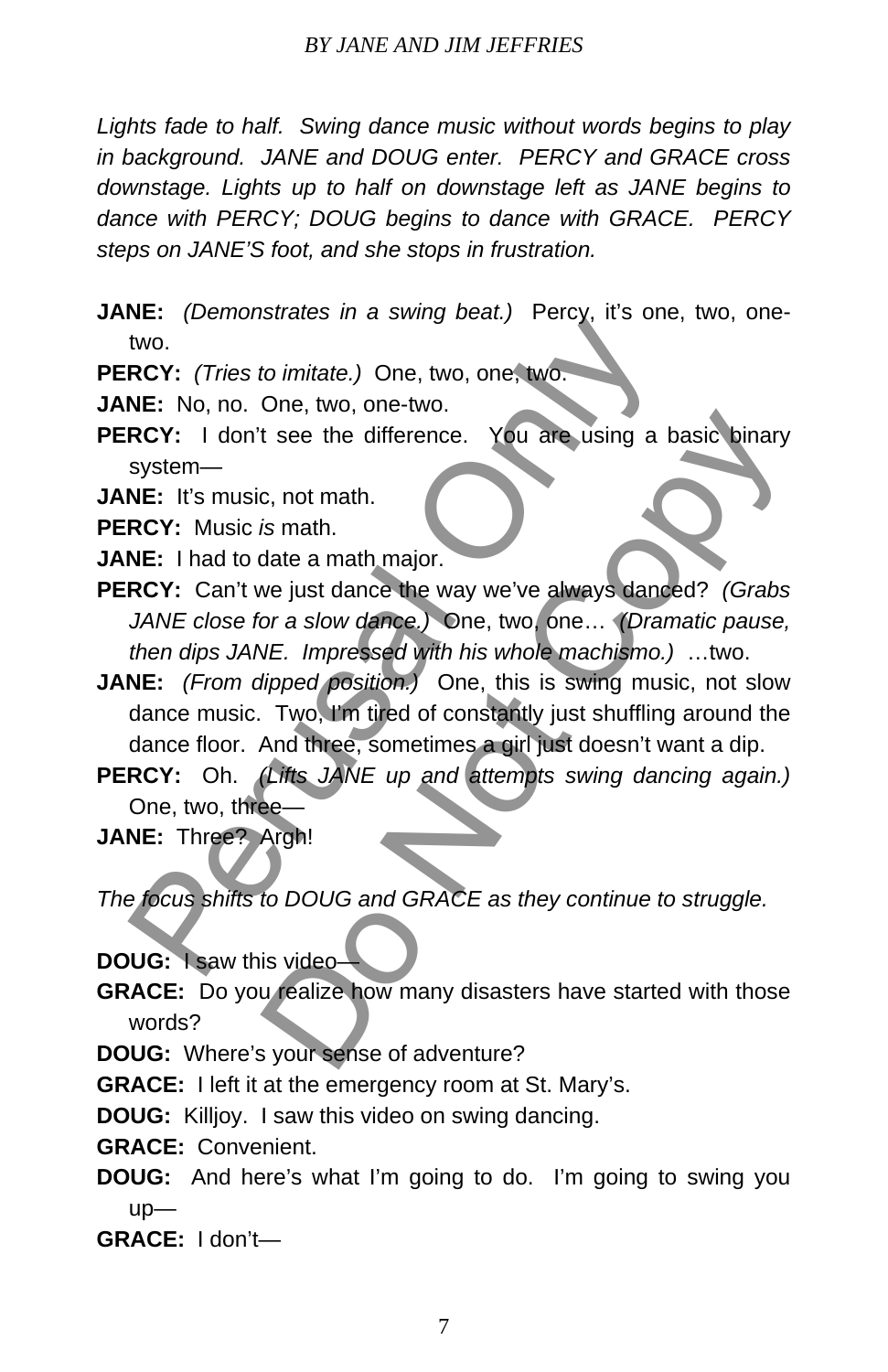- **DOUG:** And then swing you down past my right hip.
- **GRACE:** That's not—
- **DOUG:** Swing you up again.
- **GRACE:** I think once is—
- **DOUG:** And then swing you past my left hip.
- **GRACE:** That's a lot of swinging—
- **DOUG:** Then both your legs will go around my hips.
- **GRACE:** In your dreams. *(Puts her hand on his chest.)* That is *so* not happening.
- **DOUG:** But this is *swing* dancing.
- **GRACE:** And I don't *swing* that way.

**DOUG:** Huh?

- **GRACE:** Let's just do a nice two-step. *(DOUG grabs GRACE close for slow dancing. GRACE pushes him to arm's length.)* Better yet, how about a waltz. Solution of the seasons of DVD.<br>
ACE: In your dreams. (Puts her hand on his chest.)<br>
not happening.<br>
UG: But this is swing dancing.<br>
LGE: And I don't swing that way.<br>
UG: Huh?<br>
ACE: Let's just do a nice two-step. (DOUG gra The Unit of the two-step. (DOUG grabs GRACE close<br>
ting. GRACE pushes him to arm's length.) Better<br>
tit a waltz.<br>
It waltz to a swing beat.<br>
The waltz of the waltzing around all night.<br>
At to JANE and PERCY.<br>
Done two coun
- **DOUG:** You can't waltz to a swing beat.
- **GRACE:** Oh, I have a feeling I'll be waltzing around all night.

*Focus shifts back to JANE and PERCY.*

- **JANE:** One, two, one-two—ouch!
- **PERCY:** Look, Jane, can't we go do something else? I've got STDS9—
- **JANE:** Stop right there. You've got an STD?
- **PERCY:** STDS9. *(Blank look from JANE.)* Star Trek: Deep Space Nine. I've got all seven seasons on DVD.
- **JANE:** Percy, I think it would be better if you had an STD.

**PERCY:** That's not funny.

- **JANE:** You said you'd go dancing.
- **PERCY:** To make you happy. No guy goes dancing just for the fun of it.
- **JANE:** *(Points to DOUG.)* He seems to be having fun.
- **PERCY:** *(Looks at DOUG who has just been pushed by GRACE.)* Not so much.
- **GRACE:** And no way am I doing that, either!
- **JANE:** *(Taps DOUG on shoulder.)* Excuse me.
- **DOUG:** Yes?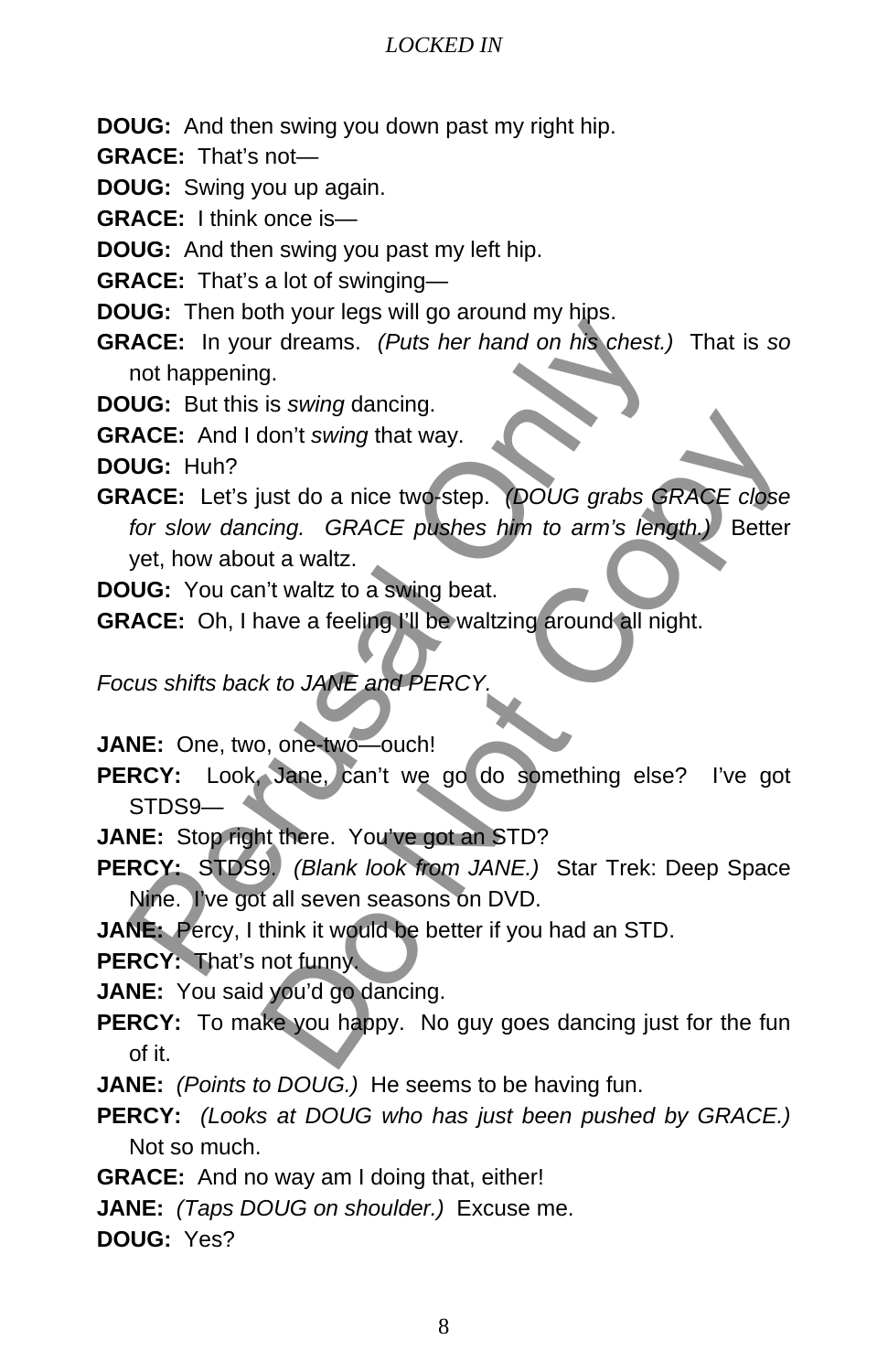#### *BY JANE AND JIM JEFFRIES*

**JANE:** Do you like to dance?

**DOUG:** Yes.

**JANE:** Then let's go.

JANE and DOUG dance together very well, leaving GRACE and *PERCY in the cold. They stand shocked for a bit then look at each other. Then GRACE looks at JANE and DOUG again.*

- **GRACE:** Not bad.
- **PERCY:** Excuse me?
- **GRACE:** I've had worse break-ups. At least I didn't get the "It's not you; it's me" speech.
- **PERCY:** Or, "You deserve someone better."

**GRACE:** Or, "I've decided to enter the priesthood."

- **PERCY:** *(Awkward pause.)* The priesthood?
- **GRACE:** You'd be surprised how often it happens. A girl could get a complex. Software the state and the state and the state of the Seventhendors (Seventhendors CRC: The had worse break-ups. At least I didn't get is<br>you; it's me" speech.<br>RCY: Or, "You deserve someone better."<br>ACE: Or, "I've decided of the Mathematical Worse break-ups. At least I didn't get the Miss not<br>speech.<br>we decided to enter the priesthood."<br>and pause.) The priesthood?<br>be surprised how often it happens. A girl could get a<br>sat PERCY and laughs.)
- **PERCY:** Right.
- **GRACE:** *(Looks at PERCY and laughs.)* So, wanna dance?
- **PERCY:** No.
- **GRACE:** Look, I just had a not-so-messy break-up. Do you really think I can handle more rejection tonight?

**PERCY:** Well …

**GRACE:** You're not into incense and Latin, are you?

**PERCY:** No.

- **GRACE:** Then let's dance.
- **PERCY:** You deserve someone better.
- **GRACE:** Excuse me?
- **PERCY:** It's just when I dance, I hurt people.
- **GRACE:** Oh. *(Thinks then stomps on PERCY's foot.)*
- PERCY: Ow! What did you do that for?
- **GRACE:** Now I'm up one. You can step on my foot any time, and you'll just break even. *(Grabs PERCY into dance position.)* Now, on the count of five.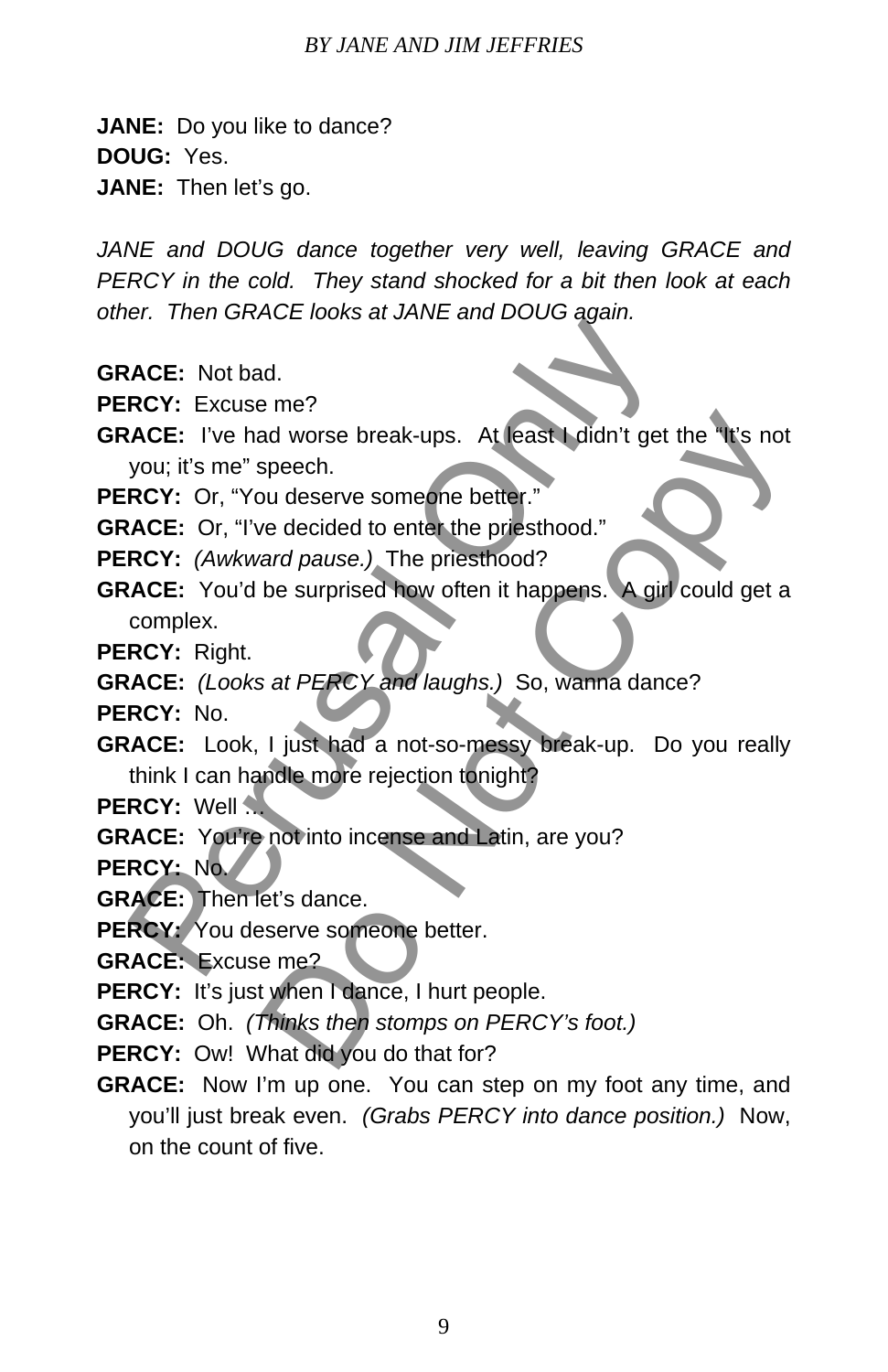*THEY dance very clumsily but very enthusiastically, knocking JANE and DOUG offstage in the process. The music and lights fade as GRACE and PERCY dance back to their original positions on the bed. Lights return to full center stage.* 

- **PERCY:** I thought I was a bad dancer. But then I met you. *(Looks at body in bed.)* You are the worst dancer ever created by God. By the end of the night, you were up seventeen toe stomps.
- **GRACE:** Hey, like it's my fault you can't dance the five-step.
- **PERCY:** I fell for you that night, especially when you tried to dip me. You were so alive. *(Looks at body.)* You were so alive.
- **GRACE:** I'm still alive.
- **PERCY:** I want to dance with you again, Grace.
- **GRACE:** Watch your feet.
- **PERCY:** Why am I even talking? This is stupid. *(As PERCY starts to exit, GRACE tries to stop him but has no effect. He exits.)*

**GRACE:** Percy, don't leave me…alone.

GRACE sits alone silently, long enough for the sound of the life *support to get oppressive.*

**MARTHA:** *(Enters.)* Was that your husband I saw in the hall? I've missed seeing him these last two weeks while I was on vacation.

**GRACE:** I missed seeing him, too.

**MARTHA:** *(Checking tubes and vitals again.)* Dr. Boatman is on his GI rounds, so I thought I'd stay and chat a bit. *(Bends over to shift the body's position in bed. MARTHA straightens up slowly and painfully.)* I had the talk with Mike last night. the end of the highly, you were up severate too stomps<br>
the end of the highly you were up severate too stomps<br>
ACE: Hey, like it's my fault you can't dance the five-ste<br>
RCY: I fell for you that night, especially when you Alive. (Looks at body.) You were so alive.<br>
I alive. (Looks at body.) You were so alive.<br>
I alive. (Looks at body.) You were so alive.<br>
I alive.<br>
to dance with you again, Grace.<br>
your feet.<br>
your feet.<br>
I even talking? Thi

**GRACE:** How did it go?

- **MARTHA:** Mike said I work all the time, weird hours, and that even when I'm home, my head's still at the hospital. He wants me to quit.
- **GRACE:** Martha, you can't—
- **MARTHA:** That's when we fought. I'm needed here at the hospital. I'm doing good here.
- **GRACE:** I need you.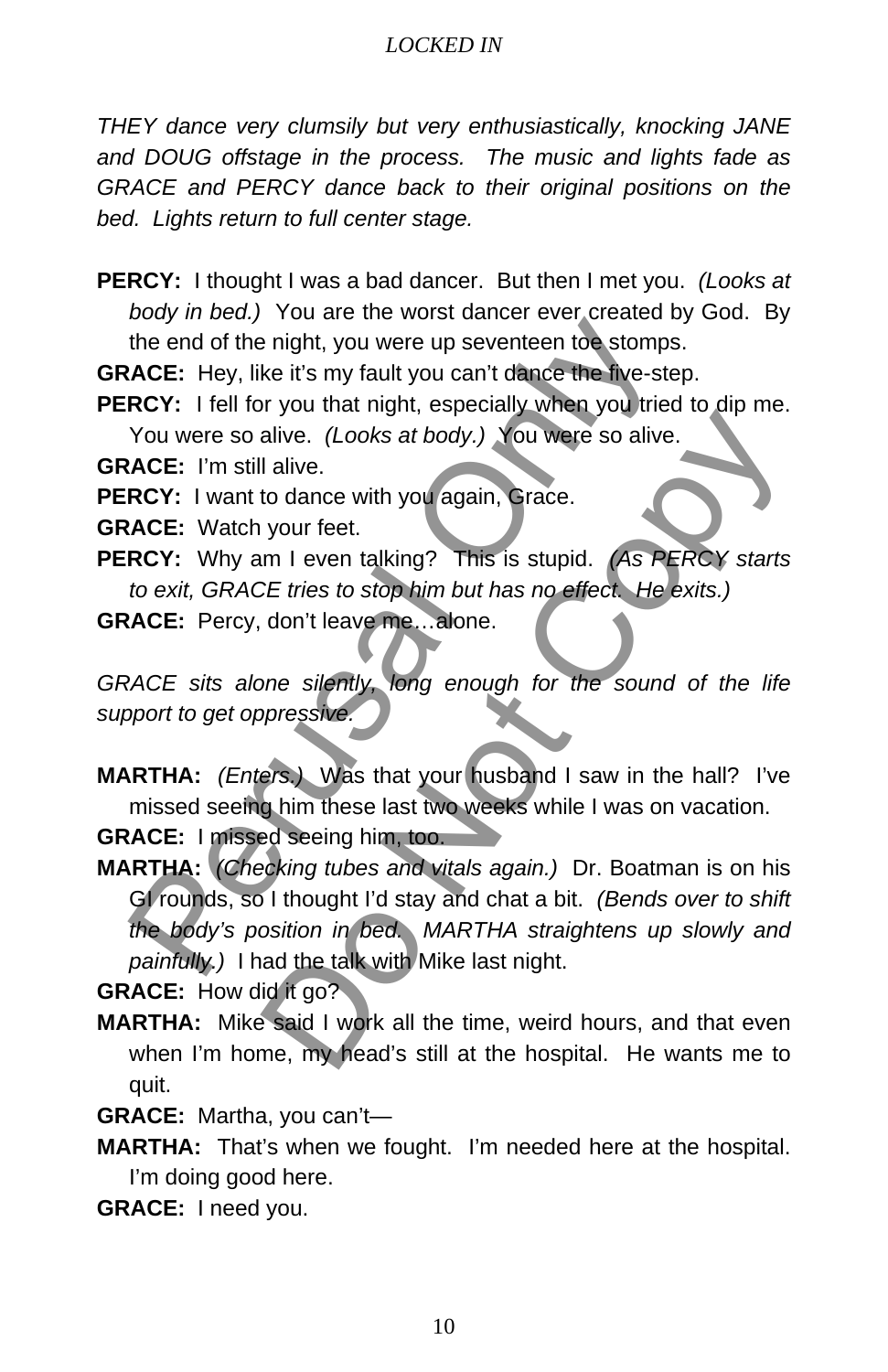**MARTHA:** But they keep loading up more patients on me, Grace. I don't have time to spend with any of them. The only reason I can—

**BOATMAN:** *(Enters.)* Nurse.

**MARTHA:** *(Startled.)* Doctor, I—

**BOATMAN:** Weren't you listening this morning?

**MARTHA:** Our patients need conversation.

**BOATMAN:** You're wasting your time and also neglecting our other patients. 1326 needs a new I.V.

*BOATMAN exits.*

**MARTHA:** *(Watches as BOATMAN exits then looks at GRACE.)* I'll check back later. **EXECUTE THANNET SET AND ATTAINMENT CONSUMING ATTAIN SATTAIN:** You're wasting your time and also neglectin patients. 1326 needs a new I.V.<br>
ATTAIN: (Watches as BOATMAN exits then looks at G<br>
check back later.<br>
15. JOHN ent tches as BOATMAN exits then looks at GRACE.) I'll<br>ter.<br>ters.<br>Si it 10 o'clock already?<br>flowers from vase and throws them in the trash. He<br>n with wildflowers.) How's my baby girl today?<br>e.<br>t seem silly...(Holds up book.)...

*Exits. JOHN enters.*

**GRACE:** Dad! Is it 10 o'clock already?

**JOHN:** *(Takes flowers from vase and throws them in the trash. He replaces them with wildflowers.)* How's my baby girl today?

**GRACE:** I'm blue.

**JOHN:** It might seem silly…*(Holds up book.)*…but I brought your favorite book from when you were a little girl.

**GRACE:** *The Stone Princess*. I remember.

**JOHN:** You had me read it again. And again. And again. I got really sick of this book.

**GRACE:** Read it again, Daddy.